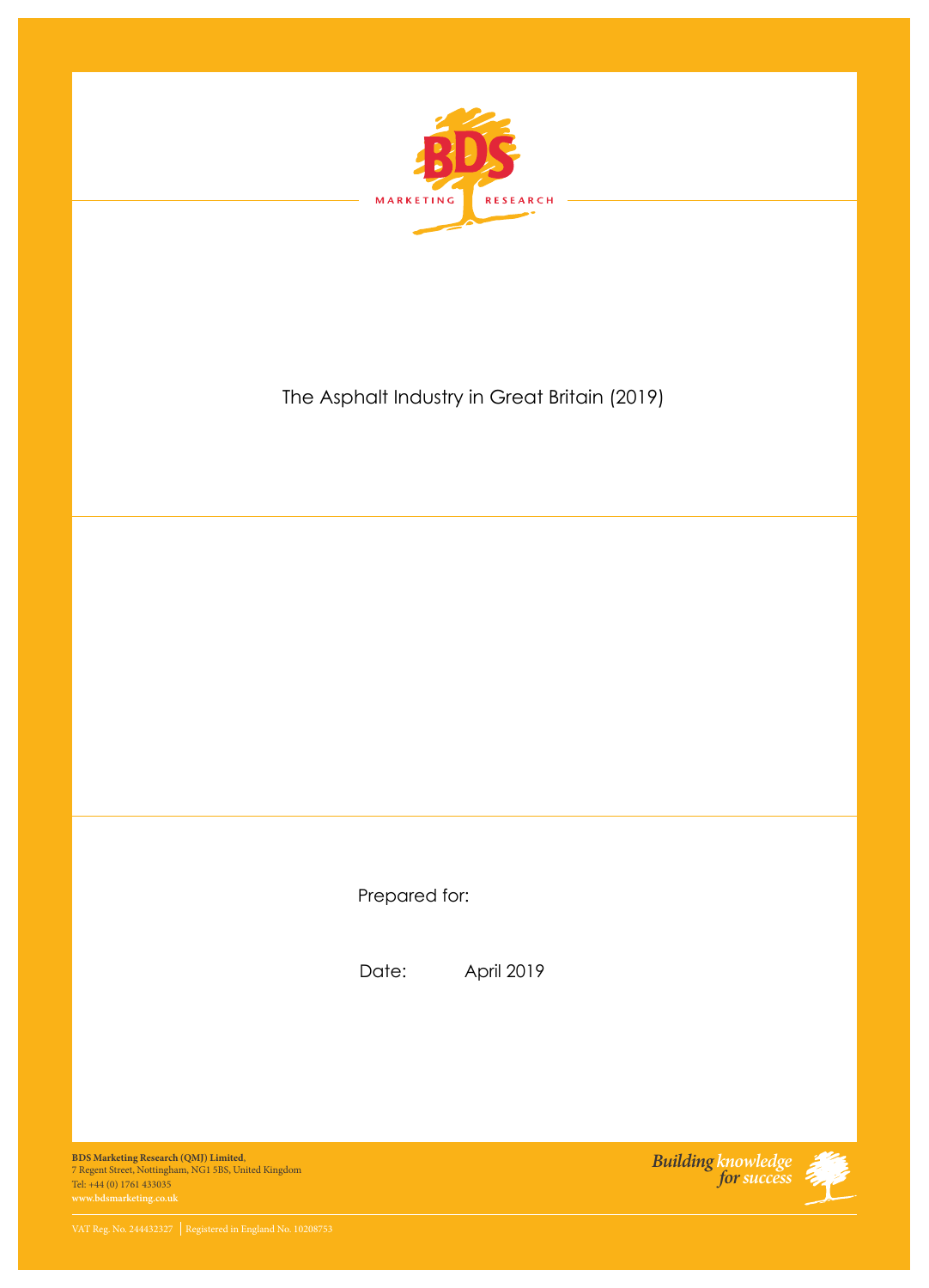## **Contents**

|                |                                                                                                                                                                                                                                                                                                                                                                                                                                                                                                                          | Page No                                                                                                        |
|----------------|--------------------------------------------------------------------------------------------------------------------------------------------------------------------------------------------------------------------------------------------------------------------------------------------------------------------------------------------------------------------------------------------------------------------------------------------------------------------------------------------------------------------------|----------------------------------------------------------------------------------------------------------------|
| $\mathbf 1$    | Introduction                                                                                                                                                                                                                                                                                                                                                                                                                                                                                                             | 1                                                                                                              |
| $\overline{2}$ | <b>Market Size</b><br>Market trends since 1970<br>2.1<br>2.2<br>Current market size                                                                                                                                                                                                                                                                                                                                                                                                                                      | $\overline{2}$<br>$\overline{2}$<br>5                                                                          |
| 3              | Industry structure and company market shares<br>3.1<br>Company and plant status<br>Plant location<br>3.2<br>3.3<br>Company market shares<br>3.3.1 Tarmac<br>3.3.2 Aggregate Industries<br>3.3.3 Hanson<br>3.3.4 Breedon<br>3.3.5 Cemex                                                                                                                                                                                                                                                                                   | 6<br>$\overline{7}$<br>11<br>13<br>17<br>19<br>21<br>23<br>25                                                  |
| $\overline{4}$ | Plant analysis<br>Plant investment<br>4.1<br>4.2 Age of plant<br>4.2.1 Tarmac<br>4.2.2 Aggregate Industries<br>4.2.3 Hanson<br>4.2.4 Breedon<br>4.2.5 Cemex<br>4.2.6 Other (Independent) companies<br>Size of plant<br>4.3<br>4.3.1 Tarmac<br>4.3.2 Aggregate Industries<br>4.3.3 Hanson<br>4.3.4 Breedon<br>4.3.5 Cemex<br>4.3.6 Other (Independent) companies<br>Plant numbers, capacity and market demand<br>4.4<br>4.5<br>Plants installed by manufacturer since 2000<br>Planning activity for asphalt plants<br>4.6 | 30<br>30<br>32<br>33<br>34<br>35<br>36<br>37<br>38<br>40<br>42<br>43<br>44<br>45<br>46<br>47<br>48<br>50<br>51 |
| 5              | <b>Highway Term Maintenance Contracts</b>                                                                                                                                                                                                                                                                                                                                                                                                                                                                                | 52                                                                                                             |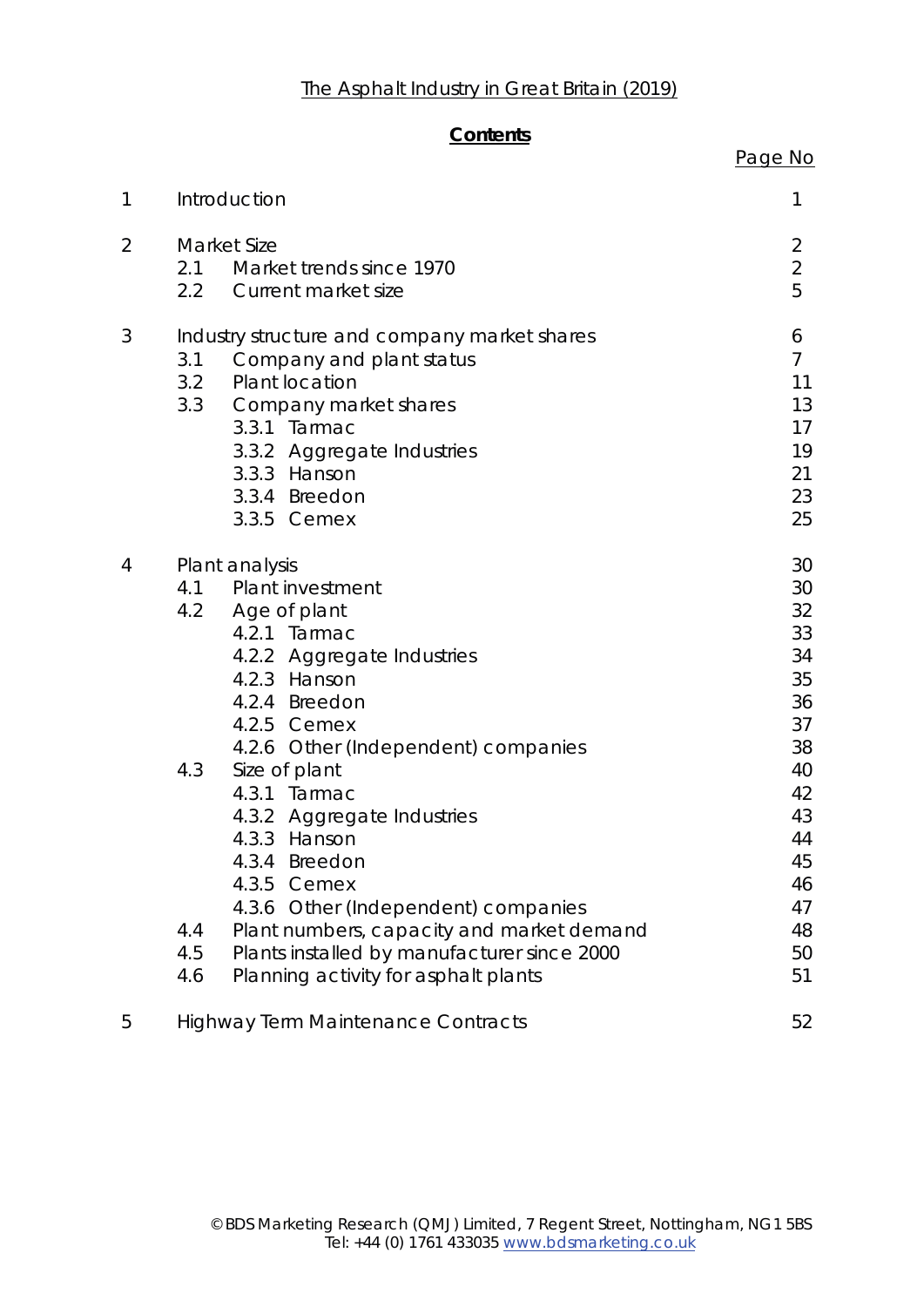| 6 | <b>Bitumen</b> |                                                   | 55 |  |
|---|----------------|---------------------------------------------------|----|--|
|   | 6.1            | Size of the bitumen market                        | 55 |  |
|   | 6.2            | Market shares of pen and polymer modified bitumen | 57 |  |
|   | 6.3            | Bitumen market by company                         | 58 |  |
|   | 6.4            | Bitumen import terminals                          | 59 |  |
|   | 6.5            | Market conditions and changes                     | 60 |  |
|   |                | Industry end use                                  | 62 |  |
| 8 |                | Future industry prospects 2019-2022               |    |  |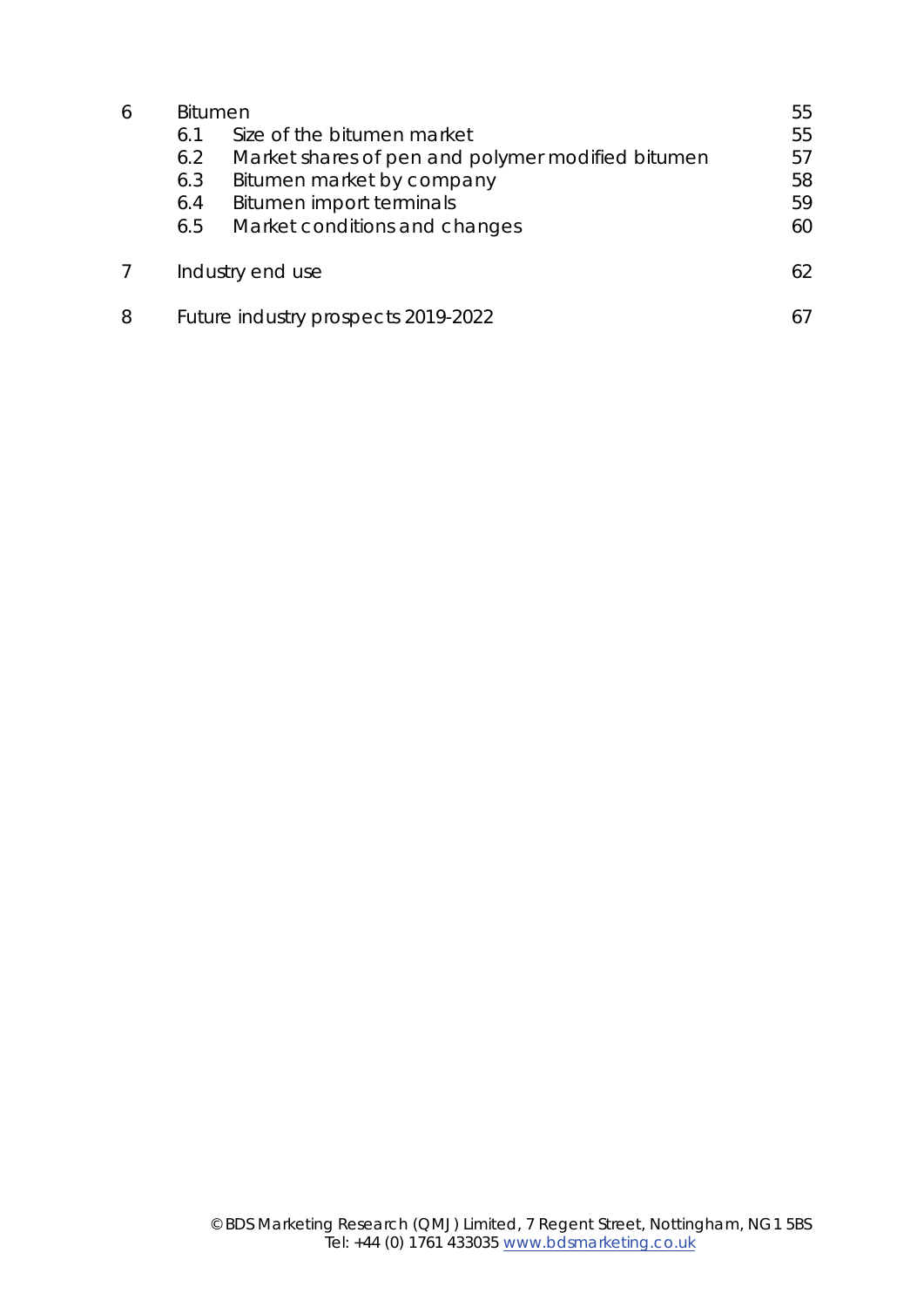## **Charts**

| $\mathbf{1}$ | Asphalt production Great Britain 1970 - 2018                                                                                                                                    | 4  |
|--------------|---------------------------------------------------------------------------------------------------------------------------------------------------------------------------------|----|
| 2            | Number of plant closures 2007-2018                                                                                                                                              | 8  |
| 3            | Tarmac regional market shares (2018)                                                                                                                                            | 17 |
| 4            | Aggregate Industries regional market shares (2018)                                                                                                                              | 19 |
| 5            | Hanson regional market shares (2018)                                                                                                                                            | 21 |
| 6            | Breedon regional market shares (2018)                                                                                                                                           | 23 |
| 7            | Cemex regional market shares (2018)                                                                                                                                             | 25 |
| 8            | Production shares by region (2018)                                                                                                                                              | 28 |
| 9            | New plant construction - moving five-year total (1958-2018)                                                                                                                     | 30 |
| 10           | Analysis of all operating plants by age                                                                                                                                         | 32 |
| 11           | Tarmac operating plants by age                                                                                                                                                  | 33 |
| 12           | Aggregate Industries operating plants by age                                                                                                                                    | 34 |
| 13           | Hanson operating plants by age                                                                                                                                                  | 35 |
| 14           | Breedon operating plants by age                                                                                                                                                 | 36 |
| 15           | Cemex operating plants by age                                                                                                                                                   | 37 |
| 16           | Other companies' operating plants by age                                                                                                                                        | 39 |
| 17           | Analysis of total industry plants by size (tonnes)                                                                                                                              | 40 |
| 18           | Tarmac operating plants by size (2018)                                                                                                                                          | 42 |
| 19           | Aggregate Industries operating plants by size (2018)                                                                                                                            | 43 |
| 20           | Hanson operating plants by size (2018)                                                                                                                                          | 44 |
| 21           | Breedon operating plants by size (2018)                                                                                                                                         | 45 |
| 22           | Cemex operating plants by size (2018)                                                                                                                                           | 46 |
| 23           | Other companies' operating plants by size (2018)                                                                                                                                | 47 |
| 24           | Analysis of outputs and plants number 2000, 2007, 2011, 2014 & 2018 48                                                                                                          |    |
| 25           | Construction product output forecast to 2020<br>© BDS Marketing Research (QMJ) Limited, 7 Regent Street, Nottingham, NG1 5BS<br>Tel: +44 (0) 1761 433035 www.bdsmarketing.co.uk | 63 |